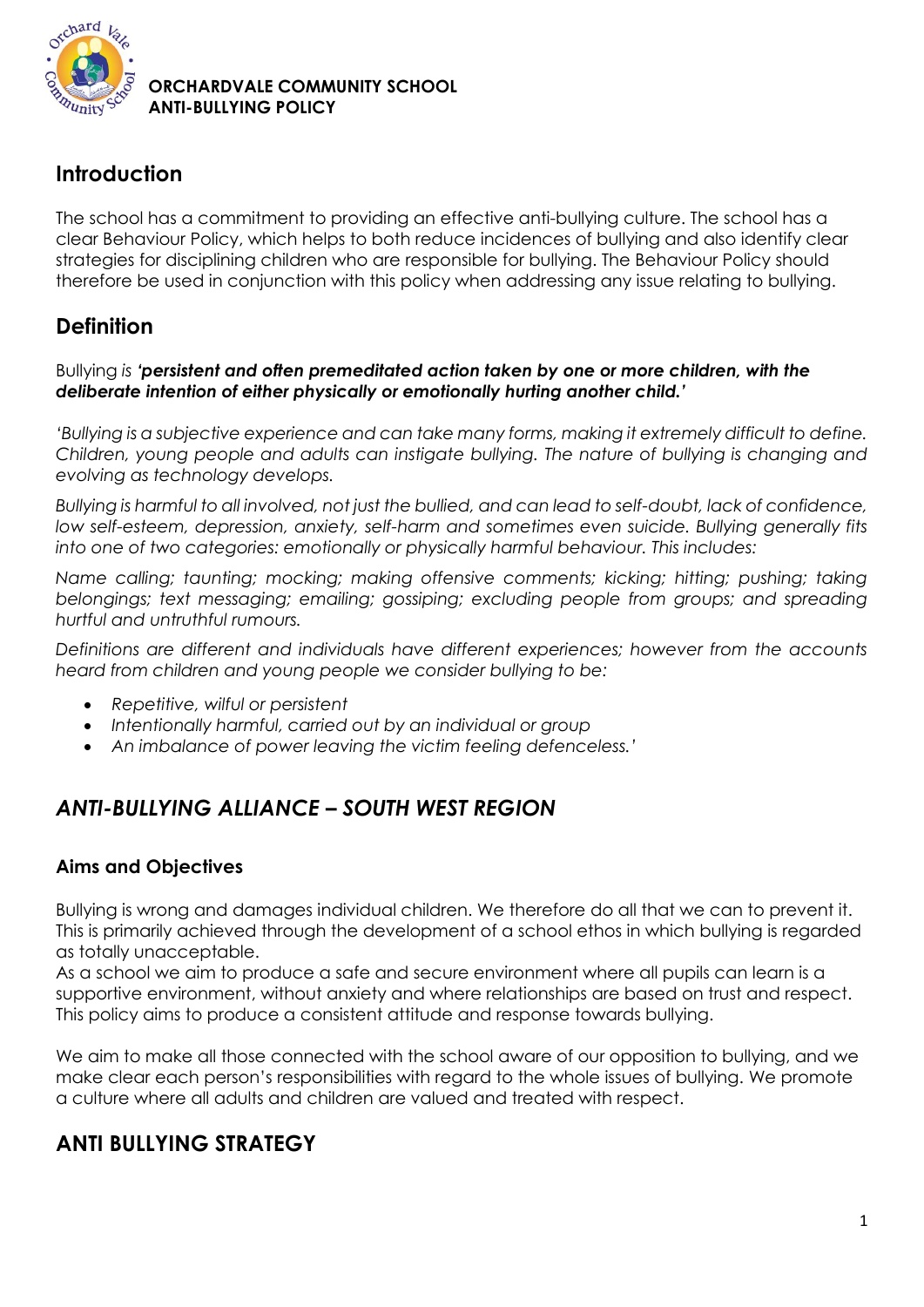

#### **The Role of Local Governors**

The Local Governing Body (LGB) supports the Head of School and the Executive Head Teacher and the senior leadership of the school in the employment of anti-bullying strategies.

This policy statement makes it very clear that the LGB does not condone any form of bullying in the community of our school, and that any incidents of bullying that do occur are taken very seriously and dealt with appropriately.

The LGB require the Head of School to keep accurate records of any incidents of bullying, particularly those that are racially motivated, together with the action taken.

The Head of School retains responsibility for reviewing the effectiveness of anti-bullying strategies and together with the LGB, reviews this policy on an annual basis.

Where a parent is unhappy with the action taken by the Head of School in response to a bullying incident, they have the right to make a formal complaint in line with the complaints policy for the Primary Academies Trust

#### **The role of the Head of School**

It is the responsibility of the Head of School to implement the school anti-bullying strategy and to ensure that all staff (both teaching and non-teaching) are aware of the school policy and know how to deal with incidents of bullying.

The Head of School has the primary responsibility for ensuring that children know that bullying is wrong, and that it will not be tolerated in school. This is undertaken in a variety of ways, including

- through whole school and team assemblies,
- PSME lessons and
- when dealing with specific incidences of inappropriate behaviour using the school behaviour policy

The Head of School and senior staff have specific responsibility for developing a school climate of

- mutual support and praise,
- trust and honesty,

This makes bullying less likely. When children feel they are important and belong to a friendly and welcoming school, bullying is far less likely to be part of their behaviour.

Informal communications between staff and with parents are undertaken immediately a bullying issue arises. Where appropriate this is shared with other members of staff at staff / team meetings and ways of addressing individual problems are discussed.

#### **The Role of the Teacher and Teaching Assistant**

There is a collective responsibility for discouraging and responding to any incidences of bullying. If teachers witness an act of bullying, they support the children involved by following discipline and behaviour procedures in the school behaviour policy, and informing the senior leadership of the school.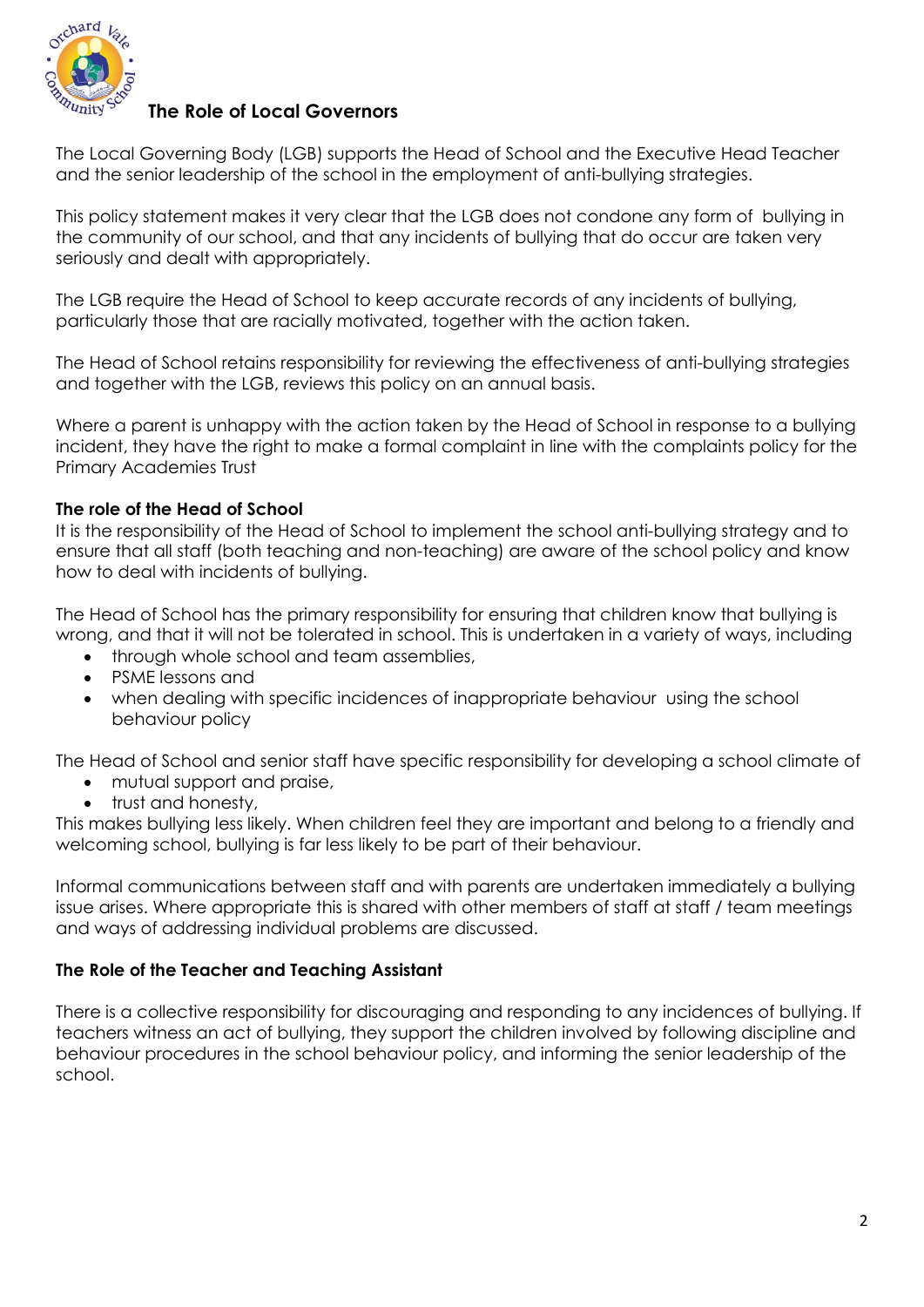

All staff must follow the agreed Behaviour policy when disciplining children for bullying. This includes making a written record of the circumstances associated with any incidence of bullying and making the team leader aware of what has happened. Parents will be involved of both the perpetrator and the victim of any bullying.

Any continued or subsequent issue of individual bullying by a child will be dealt with by the Head of School or designate.

Teachers support all children in their class and to establish a climate of trust and respect for all. By being good role models, praising, rewarding and celebrating the success of all children, we aim to prevent bullying occurring. (See appendix A and B)

#### **The Role of Parents**

Parents have a responsibility to support the school's anti-bullying policy and the school behaviour policy and to actively encourage their child to be a positive member of the school community.

Parents who are concerned that their child might be being bullied, or who suspect that their child may be the perpetrator of bullying, should contact the school to report the incident by:

- *making a report in person to a member of the school staff*
- *Contacting the school by phone and ask to speak to your child's teacher the Head of School*
- *Emailing the school*
- *Writing a letter*

The home school agreement provides a clear outline for parents to encourage their children to be a positive member of the school.

#### **Monitoring and review:**

The effectiveness of our anti-bullying strategies are monitored by the Executive Head Teacher, Head of School and the senior leadership team on an ongoing basis. The chair of the LGB and the Safeguarding Governor are kept informed of the anti-bullying log and work associated to serious incidents throughout the year (see appendix D).

Through the development and implementation of this policy, we hope that all children, parents/carers and staff will:

- Feel confident that everything is being done to make our school a safe and secure environment in which quality learning can then take place
- Feel supported in reporting incidents of bullying, including cyber bullying
- Remember that we are a 'telling' school and be reassured that if any member of our school 'tells', they will be listened to with sensitivity and respect, and action will be taken.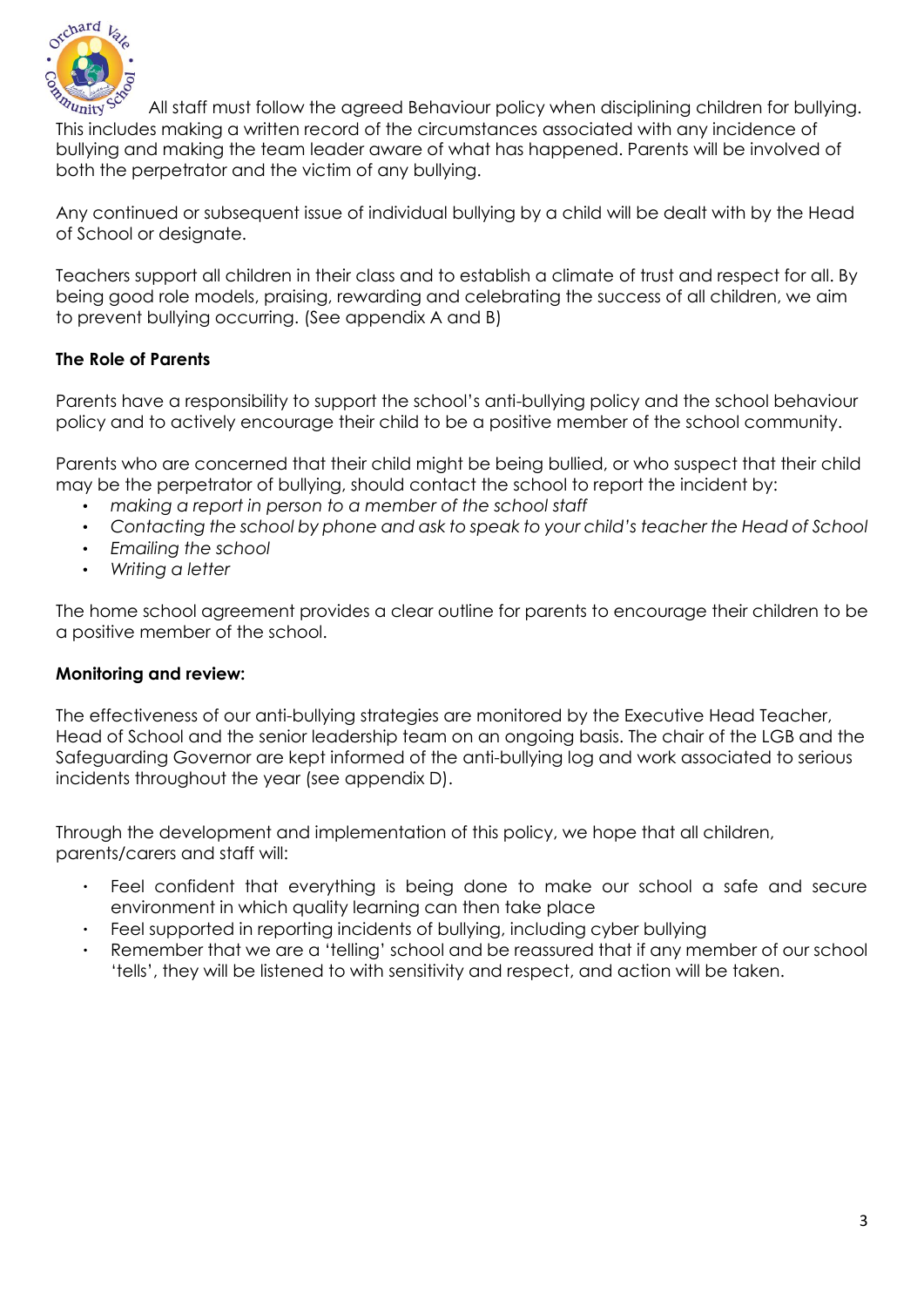

*Links to other school policies*

*This policy is part of our commitment to safeguarding children. It should be read and interpreted in conjunction with the following policies and procedures that promote safeguarding*

- *Child Protection Policy*
- *Safeguarding Policy*
- *Equal Opportunities Policy*
- *Behaviour Policy*
- *Attendance Policy.*

#### **Review procedure.**

This policy was discussed with governor and staff representatives in February 2017 and presented to the governing body in February 2017. It will be subjected to a bi-annual review.

Policy approved by governing body February 2017

The policy will be reviewed in February 2019

\*This review may take place sooner due to government changes in the teaching of SRE.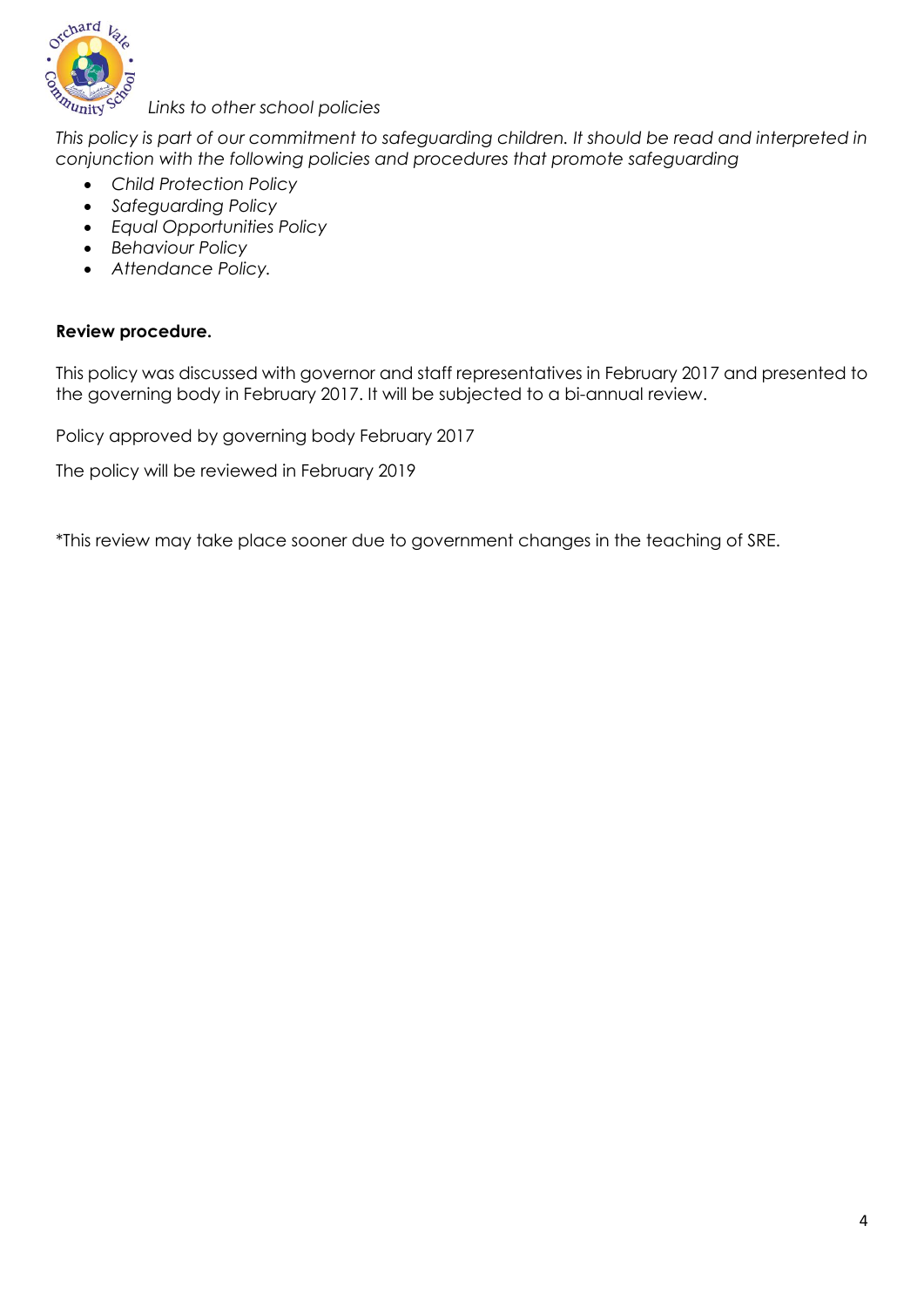

#### All STAFF

Advice on when reacting to a specific incident

Before recording an incident it may be useful for staff to consider the following:

- Has the incident with the same person or people occurred several times within a reasonably short period of time?
- Is it a disagreement or the result of play which has got out of hand?
- Is it a 'falling out of friends' matter?
- Are you sure that the child has not had at least partial responsibility for the incident?
- Can you recognise a pattern to the incidents?
- Have you noticed any change in the child's behaviour?

Although incidents may not be bullying, they should always be followed up thoroughly in school and dealt with appropriately with timeliness and sensitivity.

All incidents of bullying (as defined in our policy) will be recorded by the school (see appendix B).

The Head of School will take responsibility for ensuring that the incident is properly recorded and that the record is updated as necessary throughout an investigation (see appendix C – BPRI Form).

Parents/carers of all children/young people involved will be informed of what has happened, and how it has been dealt with.

All discussions and actions relating to the incident/investigation will be documented.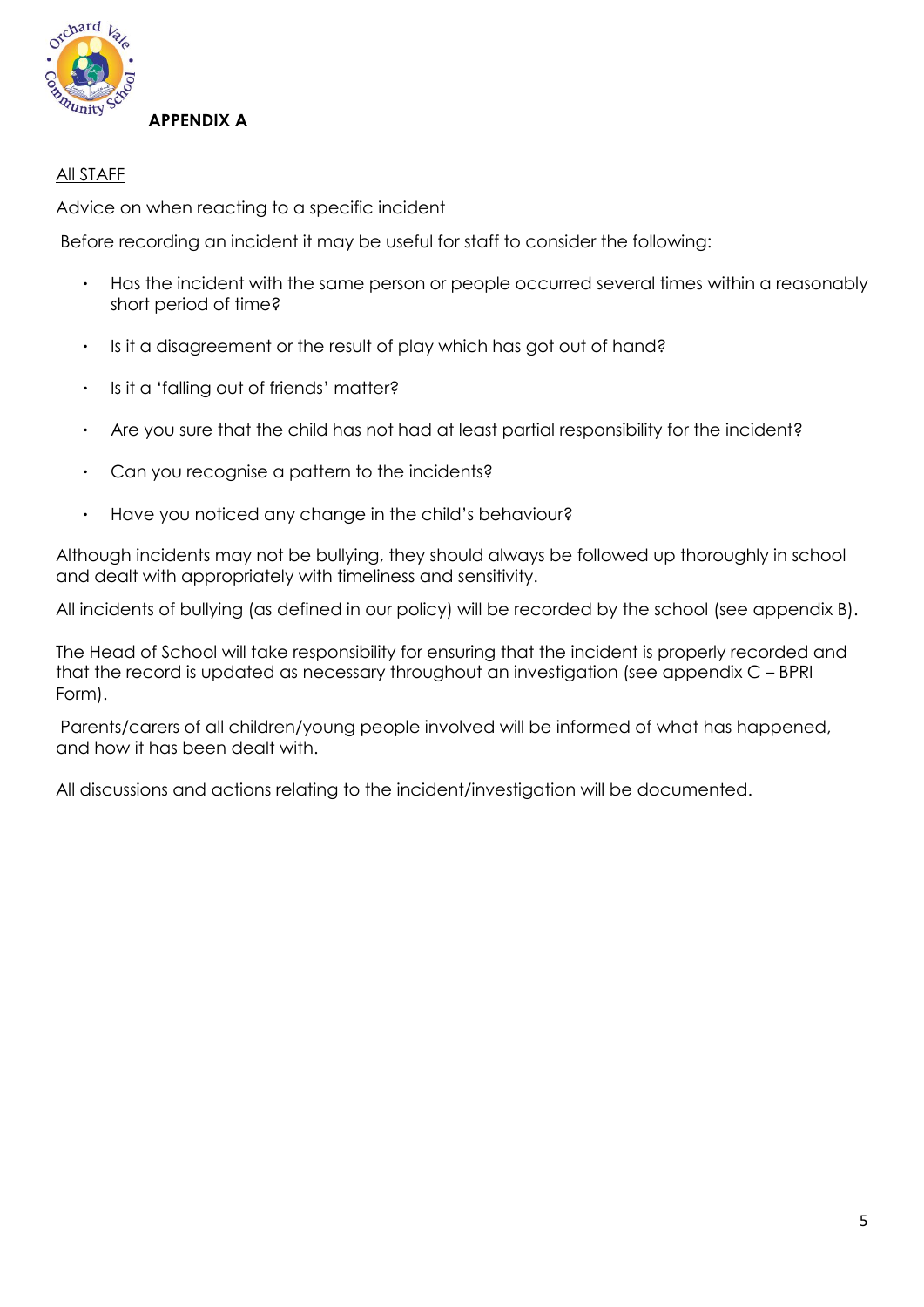

## **APPENDIX B**

## **REPORTING BULLYING PROFORMA FOR INITIAL CONCERN**

| Date:          | Time:      |
|----------------|------------|
| Name of child: |            |
| What happened: |            |
|                |            |
|                |            |
|                |            |
|                |            |
|                |            |
|                |            |
|                |            |
| Name of Adult: | Signature: |
|                |            |
|                |            |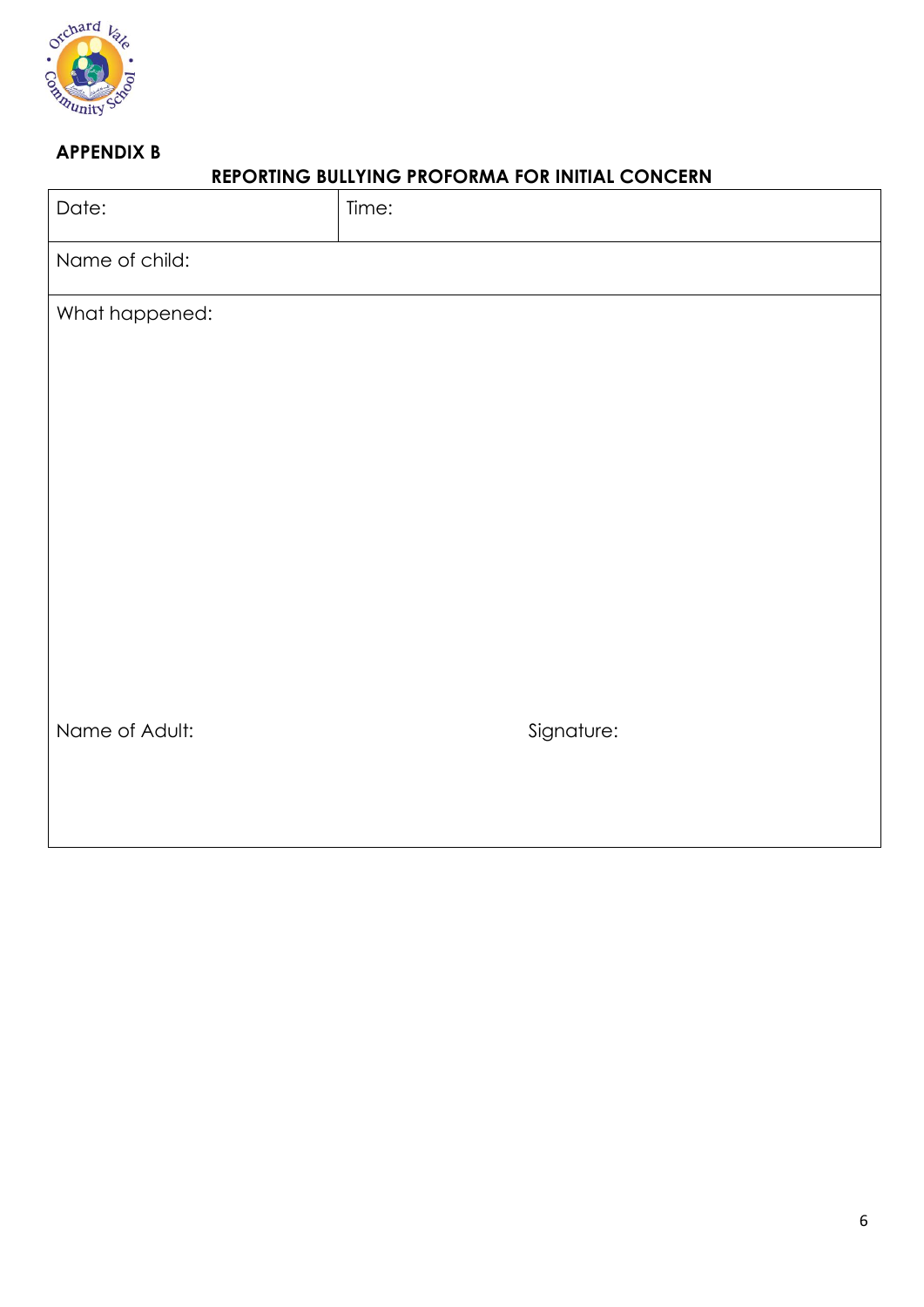

| <b><i>Qunity</i></b> |            |
|----------------------|------------|
| Child's comments:    |            |
| Name of Child:       | Signature: |
| Parent's comments:   |            |
| Name of Parent:      | Signature: |
| Action Agreed:       |            |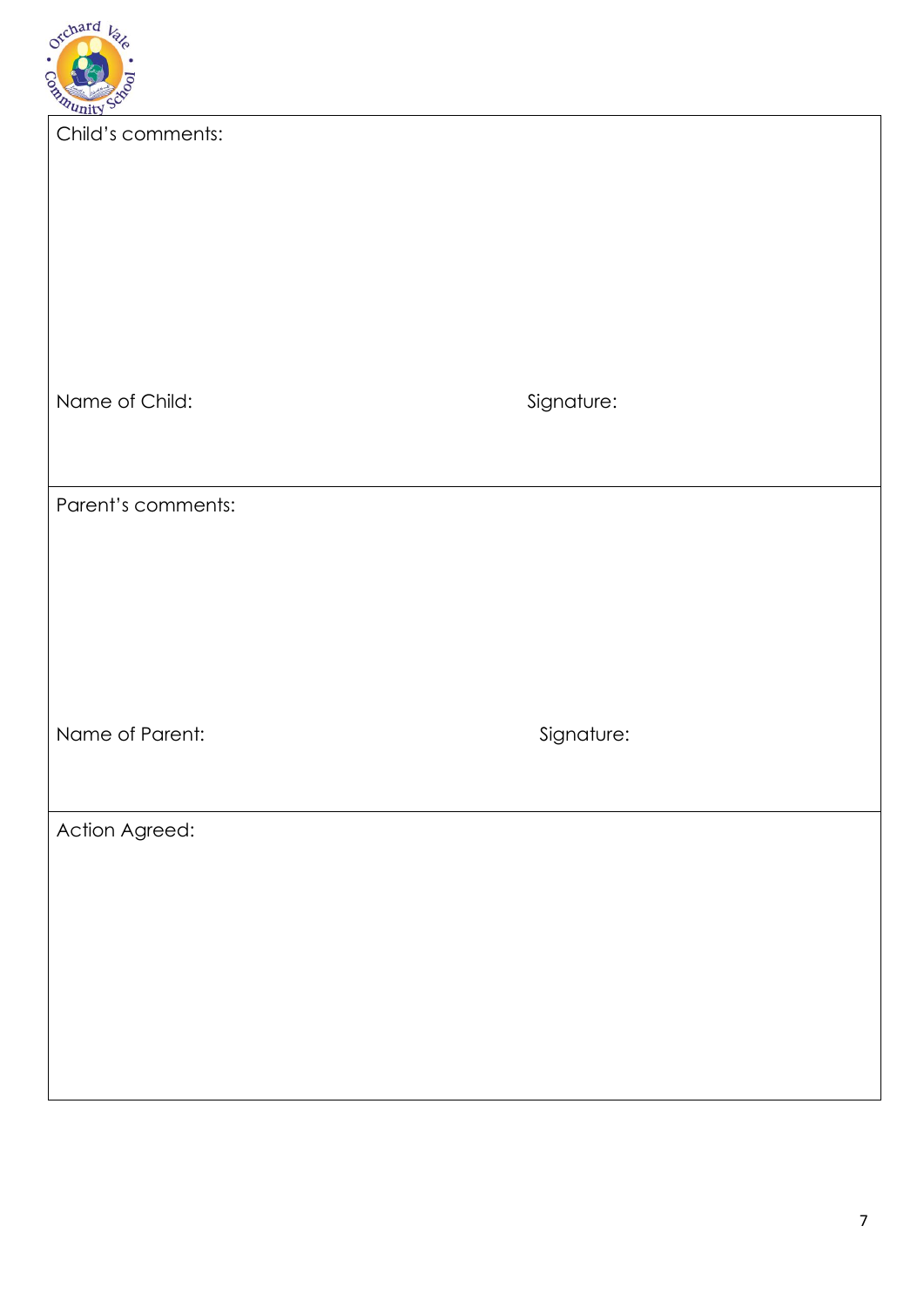

# **Babcock Oldperfillers**<br>Bullying and Prejudice Related Incidents Form



## *BPRI Form*

**APPENDIX C**

Details of those involved:

|                                                                                                                                       | Target(s) | Aggressor(s) |
|---------------------------------------------------------------------------------------------------------------------------------------|-----------|--------------|
| Names:                                                                                                                                |           |              |
| Please also provide per name:                                                                                                         |           |              |
| Year Group/Staff/<br>$\bullet$<br>Guardian/Visitor.                                                                                   |           |              |
| Ethnicity (and religion if relevant).<br>$\bullet$<br>Disability or SEN?<br>$\bullet$<br>Gender.<br>Child in Care (CiC)?<br>$\bullet$ |           |              |

## Type of incident (tick all that apply):

| Visual/written (e.g. graffiti,<br>gestures, showing pictures,<br>wearing racist insignia).               | <b>Incitement</b> (e.g. spreading<br>rumours or encouraging<br>others to participate).                               |   | Damage to personal<br>property.                                        |
|----------------------------------------------------------------------------------------------------------|----------------------------------------------------------------------------------------------------------------------|---|------------------------------------------------------------------------|
| <b>Physical</b> (e.g. hitting, kicking,<br>pushing or unwanted touching).                                | Cyber bullying (e.g. text,<br>facebook or email).                                                                    |   | <b>Threat</b> with a weapon.                                           |
| Verbal (e.g. name-calling,<br>ridicule, comments).                                                       | Segregation (e.g. excluding,<br>ignoring or avoiding).                                                               |   | Theft or extortion.                                                    |
| Racism (e.g. skin colour,<br>nationality, culture, ethnicity).                                           | Homophobia (e.g. derogatory<br>use of the word "gay").                                                               | Г | Sexism/Sexual<br>harassment.                                           |
| Disability related.                                                                                      | Religion or belief related.                                                                                          |   | <b>Gender identity</b><br>related.                                     |
| Related to the target's perceived<br>characteristics (e.g. their skin<br>colour or learning disability). | Related to the perceived<br>characteristics of someone<br>the target associates with<br>(family member, friend etc). |   | <b>Persistent Bullying</b><br><b>Other</b> (please describe<br>below): |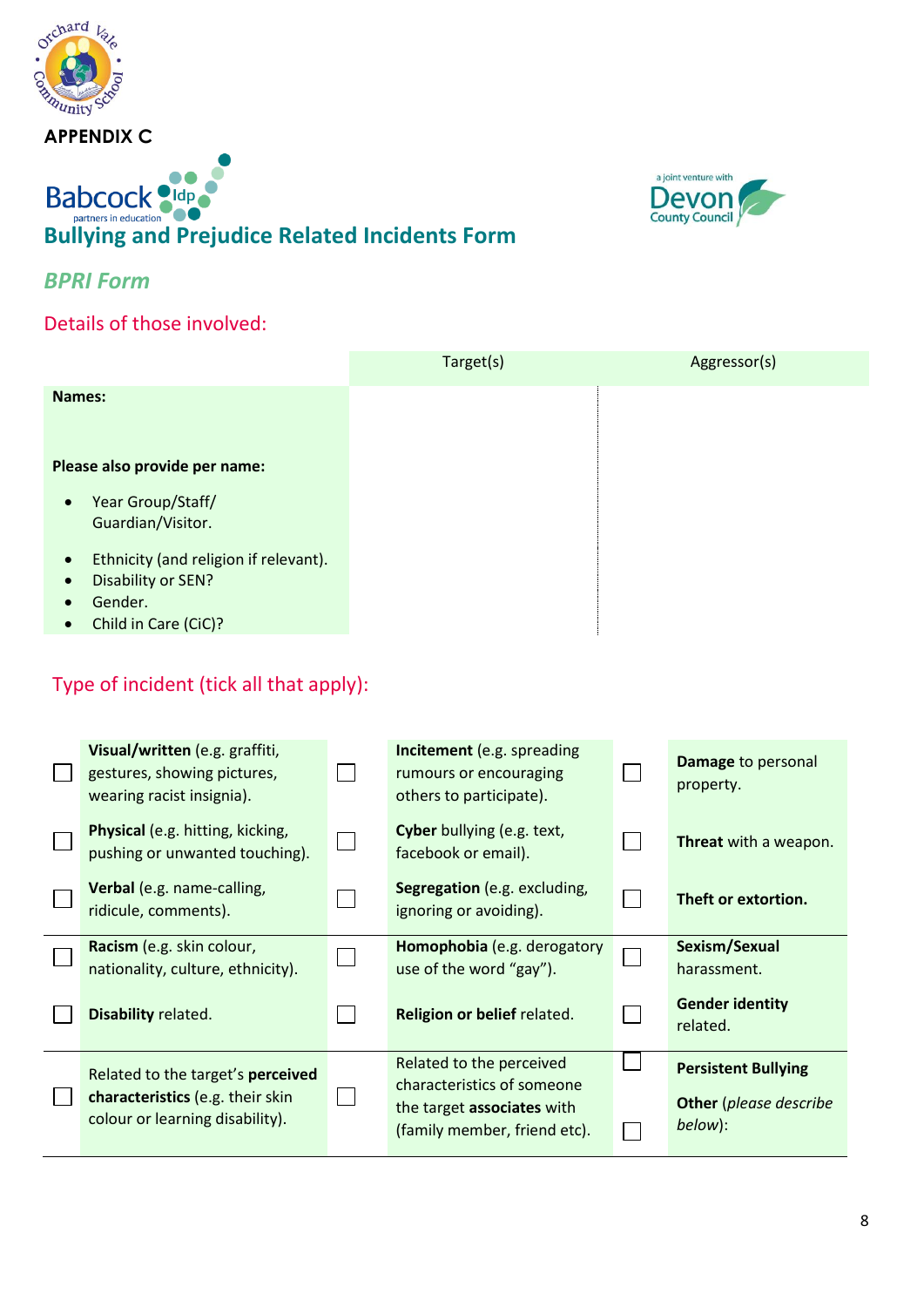

# Description of the incident(s):

| When did it happen?<br>(date & time) | Where did it<br>happen? | Summarise what happened and who was involved including witnesses,<br>participants and bystanders: |
|--------------------------------------|-------------------------|---------------------------------------------------------------------------------------------------|
|                                      |                         |                                                                                                   |
|                                      |                         |                                                                                                   |

# Appropriate action agreed to be taken:

| With the aggressor(s) |                                                                  | With the target(s) |                                         | With the school |                                                      |
|-----------------------|------------------------------------------------------------------|--------------------|-----------------------------------------|-----------------|------------------------------------------------------|
|                       | Apology to the target(s).                                        |                    | Comfort and<br>reassurance.             |                 | Staff/governor training.                             |
|                       | Awareness raising (behaviour<br>unacceptable/valuing diversity). |                    | Buddying, mentoring or<br>peer support. |                 | Class/peer group workshop.                           |
|                       | Restorative justice.                                             |                    | Counselling.                            |                 | Assembly subject.                                    |
|                       | Disciplinary action.                                             |                    | Referral to specialist<br>help/agency.  |                 | Review of curriculum or policy.                      |
|                       | Notify parent(s)/guardian(s).                                    |                    | <b>Notify</b><br>parent(s)/guardian(s). |                 | Campaign e.g. posters.                               |
|                       | Exclusion.                                                       |                    | Medical treatment.                      |                 | Letter to parent(s)/guardian(s).                     |
|                       | Notify police (if criminal activity).                            |                    | Set review dates.                       |                 | Initiative with learning<br>community/loc authority. |
|                       | Other (please describe<br>below):                                |                    | Other (please describe<br>below):       |                 | Other (please describe below):                       |
|                       |                                                                  |                    |                                         |                 |                                                      |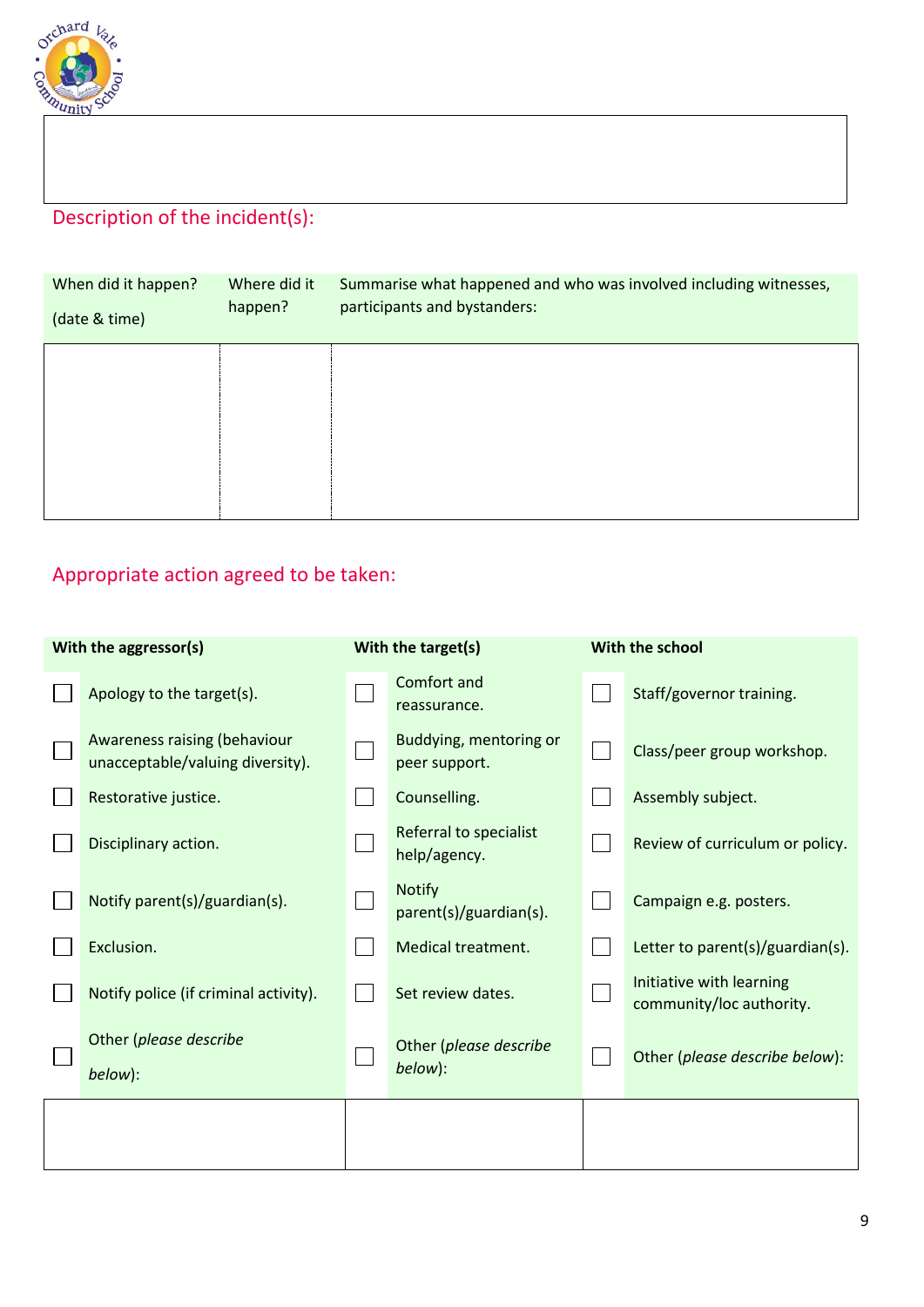

Repeat incidents:

| $-1110$<br>Select if this is a repeat Incident. |  |
|-------------------------------------------------|--|
| Date(s) of previous incident(s):                |  |

## Other relevant information:

Describe any other relevant information: if it has stopped, details of changes made, other people or agencies involved, information about the target and aggressor's relationship, educational needs or attendance record, things that could have influenced the incident such as world events or media coverage.

## Form completed by:

Г

| Print name                                    | Position | Signature | Date |
|-----------------------------------------------|----------|-----------|------|
|                                               |          |           |      |
| <b>Name of School and contact</b><br>details: |          |           |      |

Select if you would like the local authority to contact you about the support available.  $\overline{\phantom{a}}$ 

Send to: [reducingschoolbullying@babcock.co.uk](mailto:reducingschoolbullying@babcock.co.uk) or Reducing Bullying in Schools, Babcock LDP, 2<sup>nd</sup> Floor, Milford House, Pynes Hill Exeter, EX2 5GF. **Please refer to the BPRI Guide for further information.**